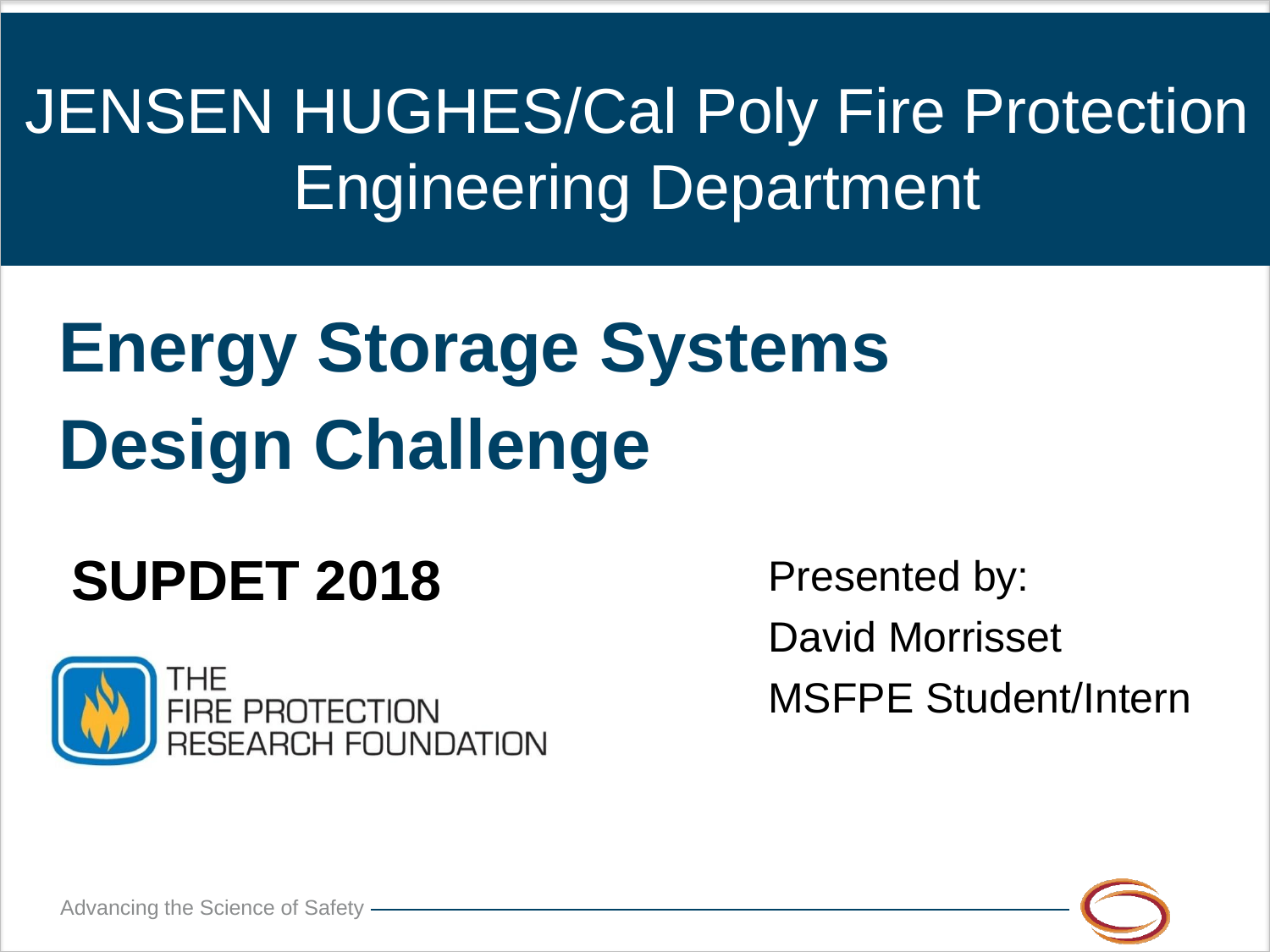### Project Team Members

- Garner A. Palenske, P.E.- Jensen Hughes
- Jerry Back, P.E. Jensen Hughes
- David Morrisset Jensen Hughes/Cal Poly MS FPE **Student**
- Richard L. Emberley, PhD Cal Poly FPE/ME Assistant Professor
- Anthony Pamintuan, Jensen Hughes/Cal Poly Student
- Paul Gregory-Dupré Minerals Ltd

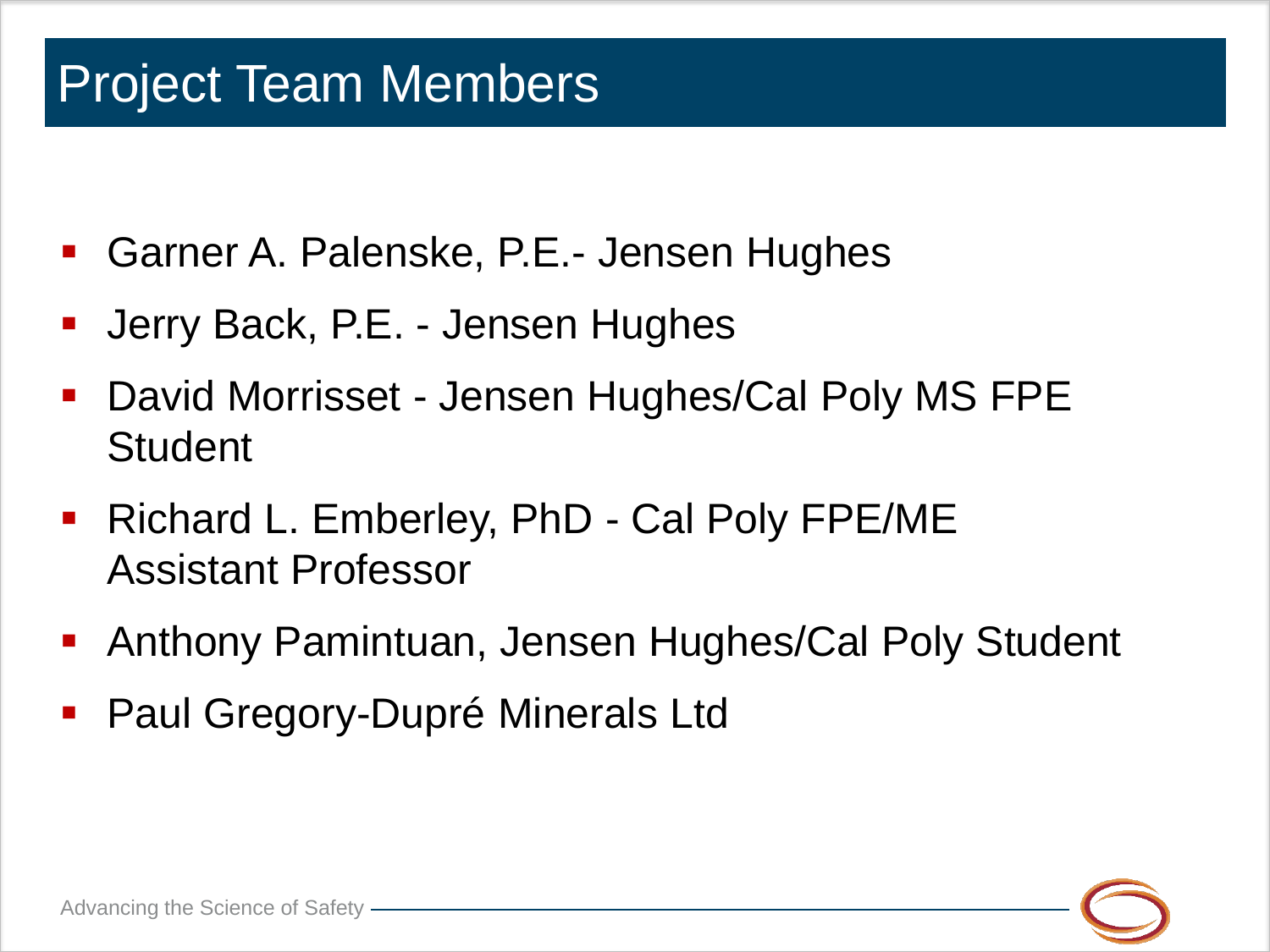### Presentation Outline

- Project Introduction
- **Fire Scenarios**
- FDS Analysis
- Building Fire Safety Strategy
	- **Building Structural Performance**
	- **-** Occupant Evacuation
	- **Fire Suppression/Detection Systems** 
		- Aqueous Vermiculite Dispersion
		- Early Warning Aspirating Smoke Detection
	- Fire Fighter Operations
- Future Research
- Conclusion
- Questions and Answers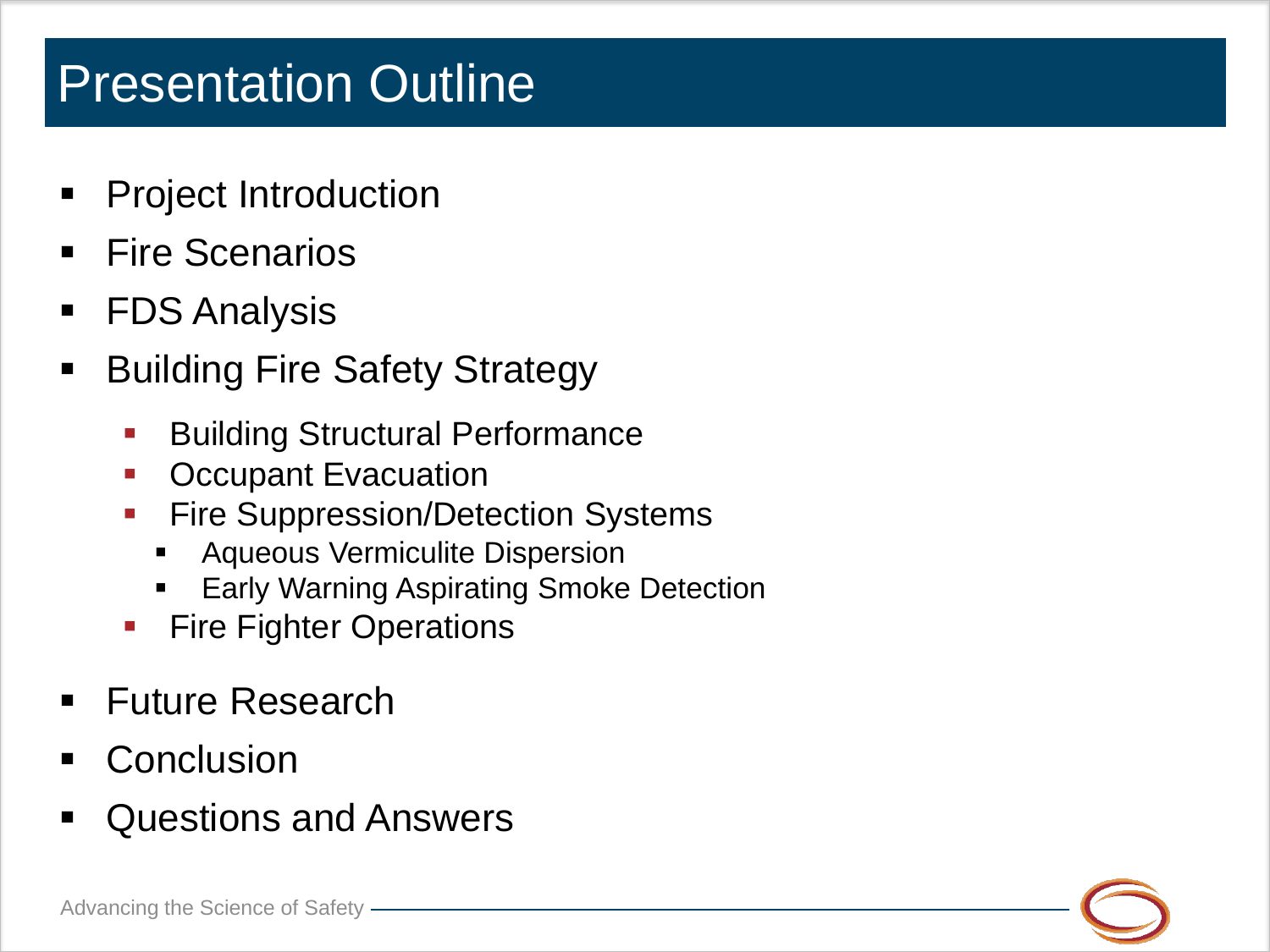# Fire Scenarios

- 3 configurations modeled:
	- Doors closed
	- Double doors open
	- **Figure 1** Floor to Ceiling Window open on the North side wall
- FDS Modeling:
- **Each scenario assumes suppression methods fail**
- **Goal to illustrate long term structural effects**
- Simple models

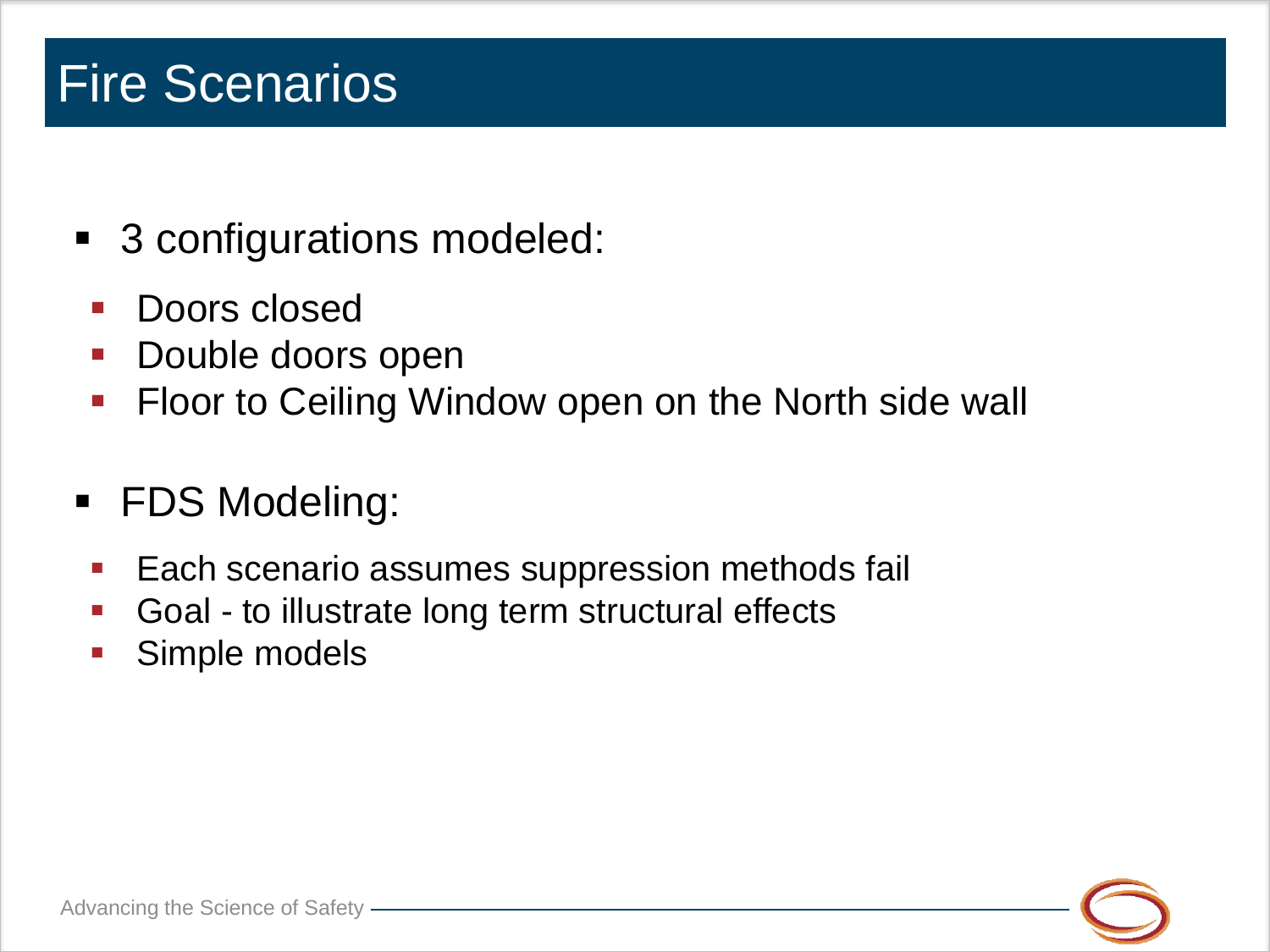# **FDS Modeling**



- Each rack split into 8 trays
- Represented as a surface burner
- **If** Ignition assumed from thermal runaway occurrence in one tray
- Additional trays ignite at 100° C

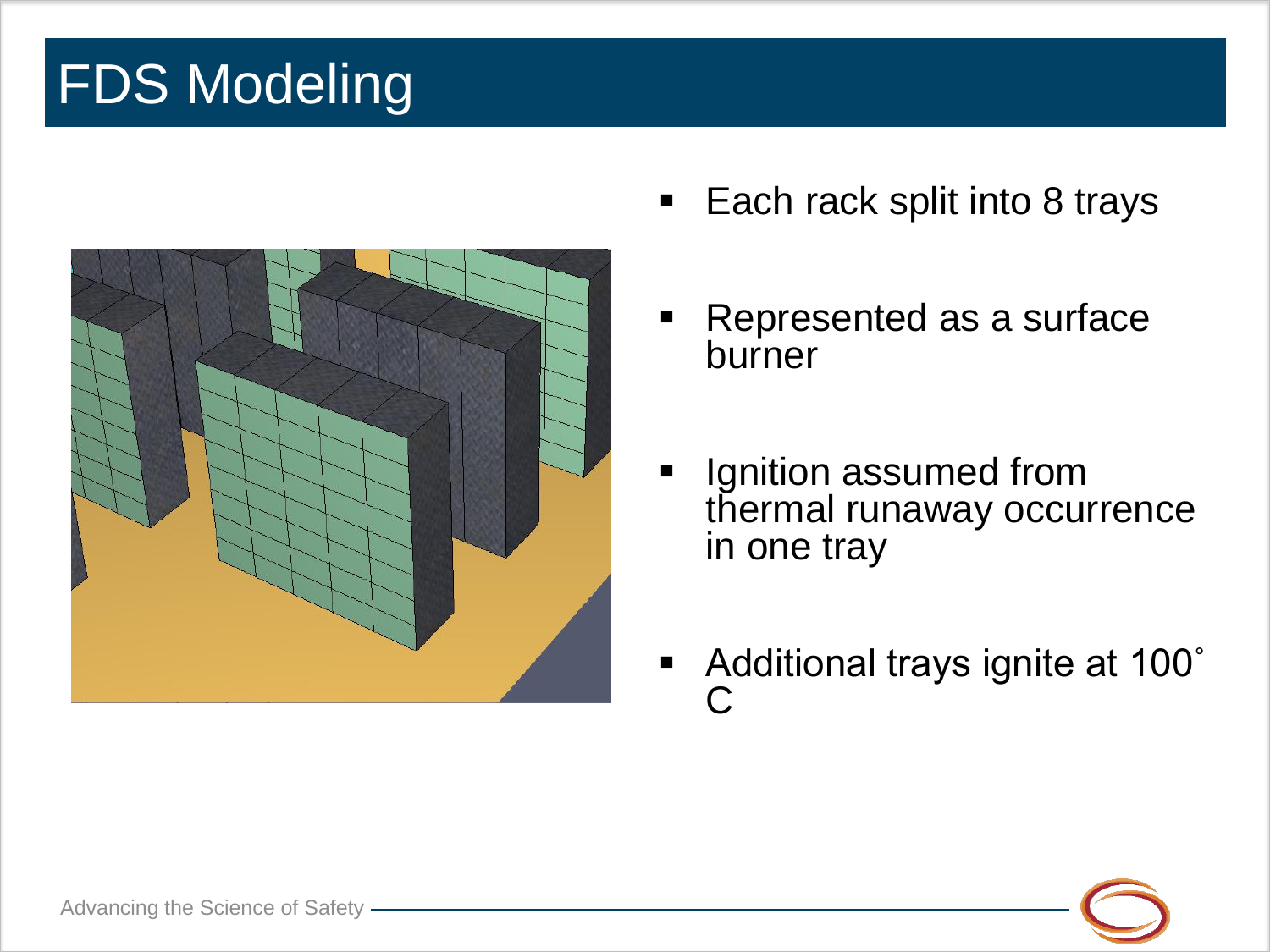# **FDS Modeling**



- HRR data per shelf: [1]
	- PHRR 220 kW
	- Time to max 18 min
	- THR 225 MJ
- Goal: evaluate long-exposure effects on structure
	- Finite difference model for ceiling slab

[1] C. Grant, "Responding to Electric Vehicle Battery Fires." Third international Conference on Fire in Vehicles, 2014.

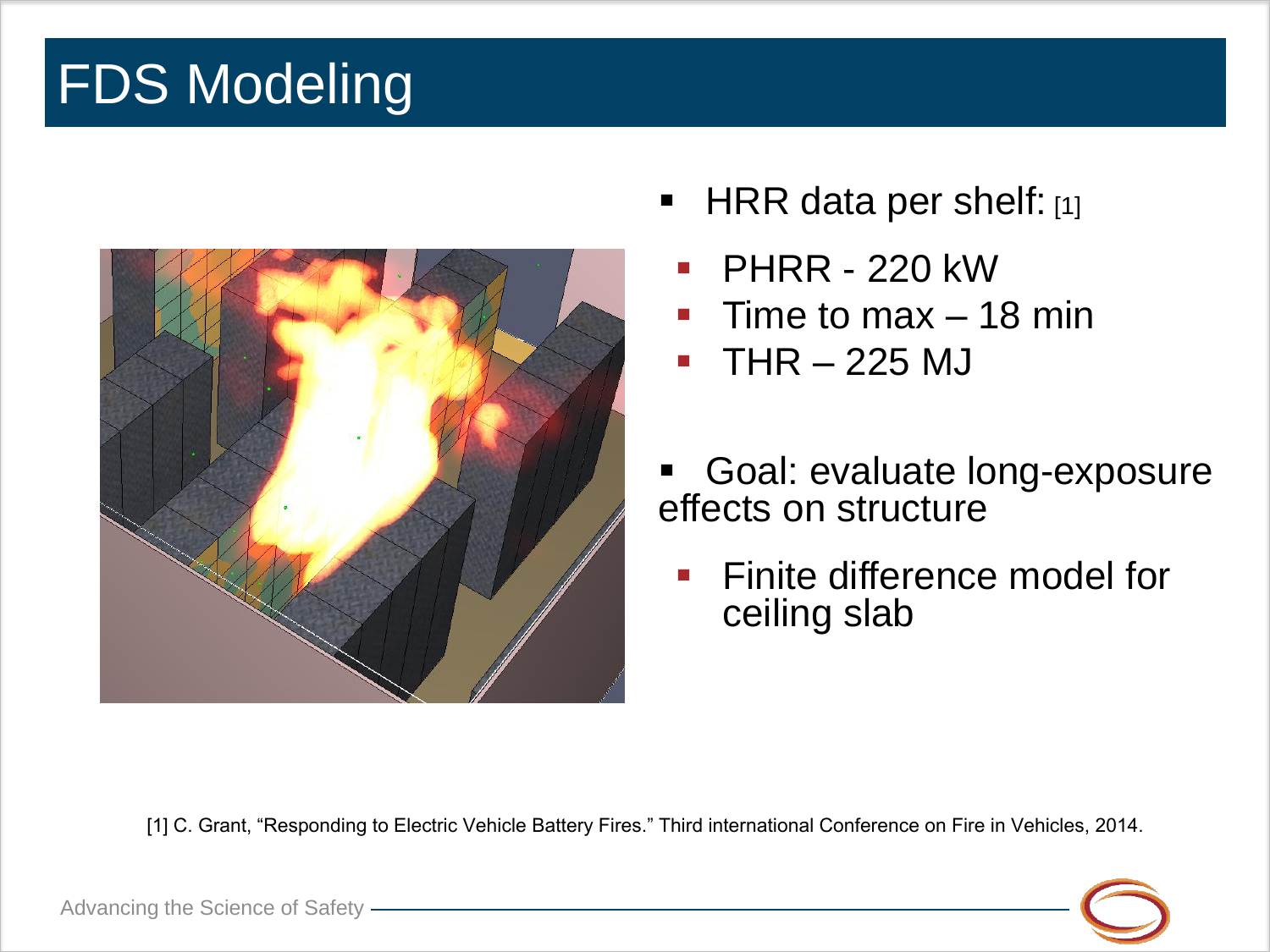# Scenario Configurations







Advancing the Science of Safety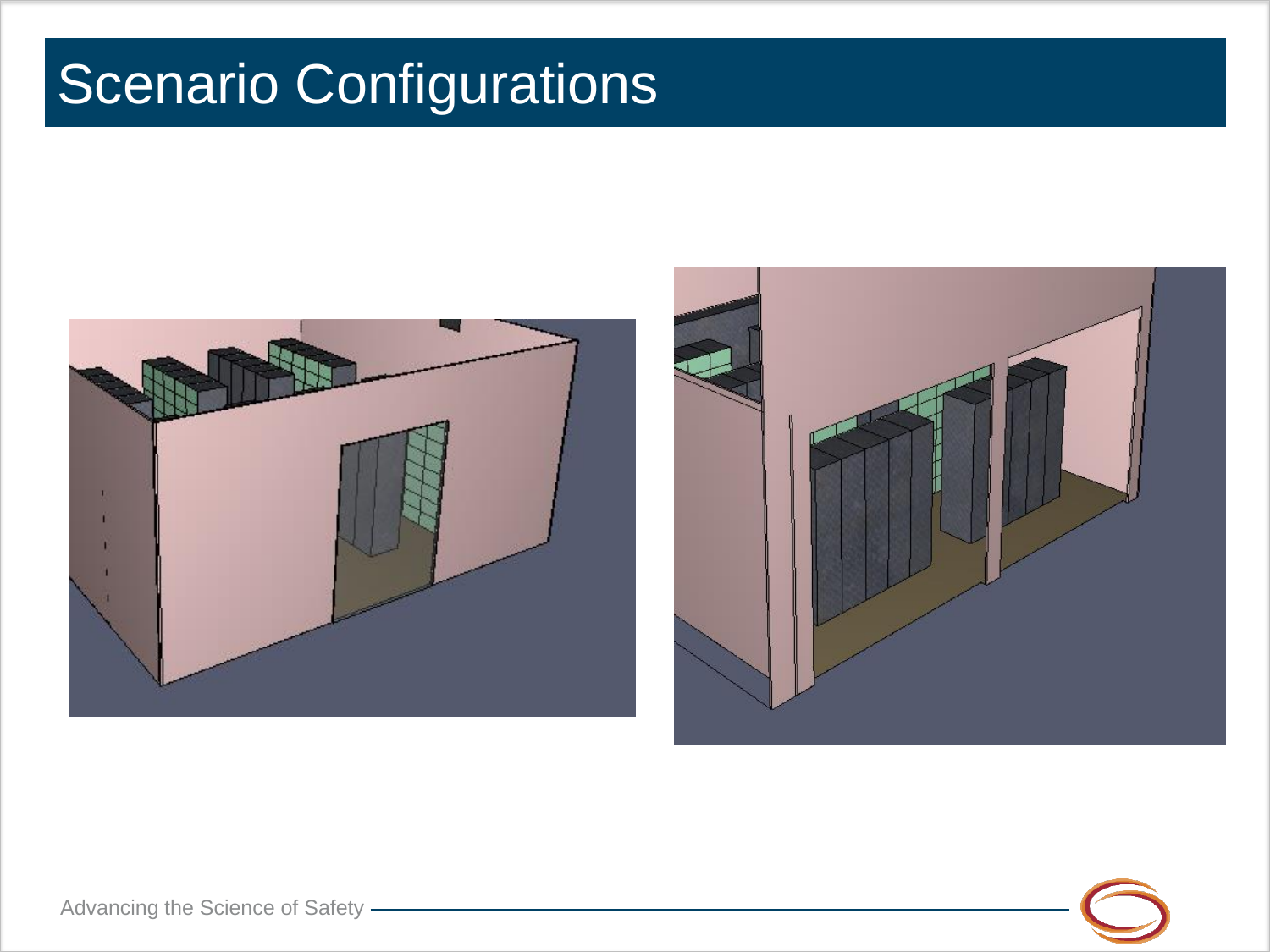# Case 1 – Doors Open

- Room has a set of double doors
- Assume doors left open
- Resulting Fire:
- $-11$  MW (24 min)
- Burnout  $\rightarrow$  2.1 hours



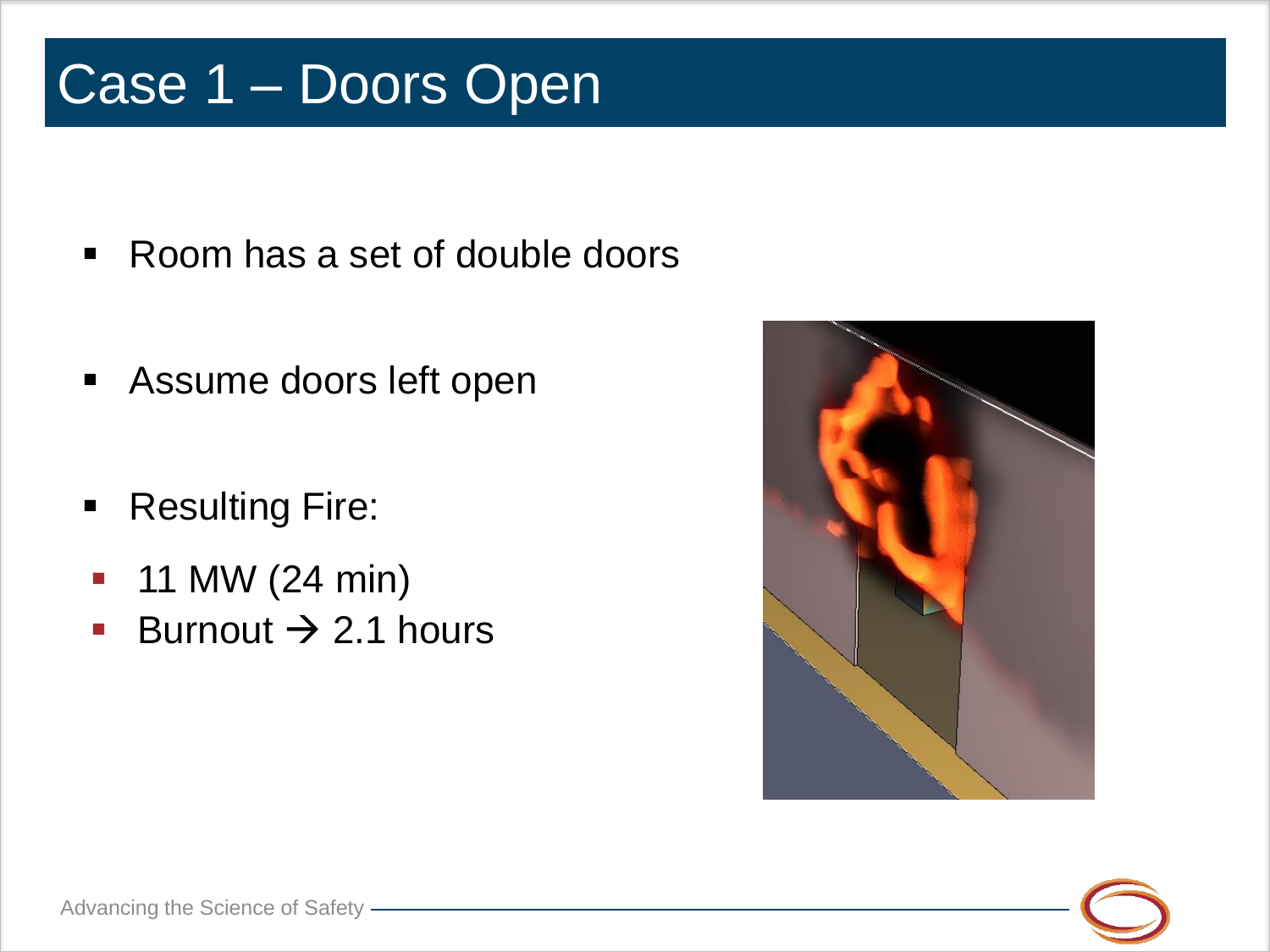# Case 2 – Window Ventilation

- **FIOOT to ceiling windows on** North face of building
- Assumed open from the start of the model
- Resulting Fire:
- 36 MW (40 min)
- Burnout  $\rightarrow$  52 min



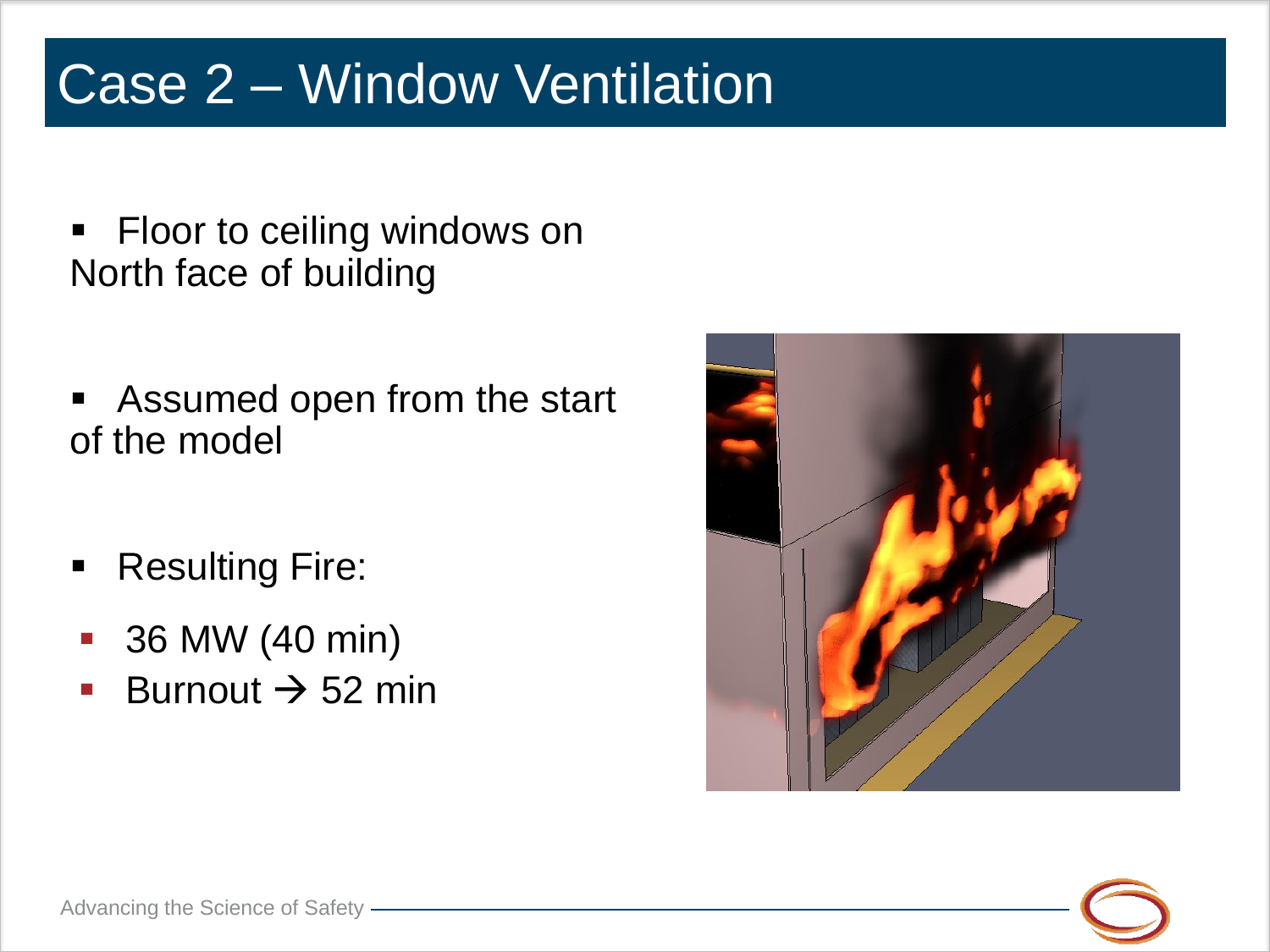# Considerations for window ventilation

#### **Pros**

- Products of combustion vent out of the building
- Allows fire fighters flexibility
	- Break windows for controlled ventilation
	- Open doors without backdraft
- Significantly increases the HRR of the fire (ie. time to burnout decreases)

#### **Cons**

- Window Plume out to exterior of the building
	- Assuming no façade issues
	- Jeopardize vertical compartmentation
- Harder to starve the fire of oxygen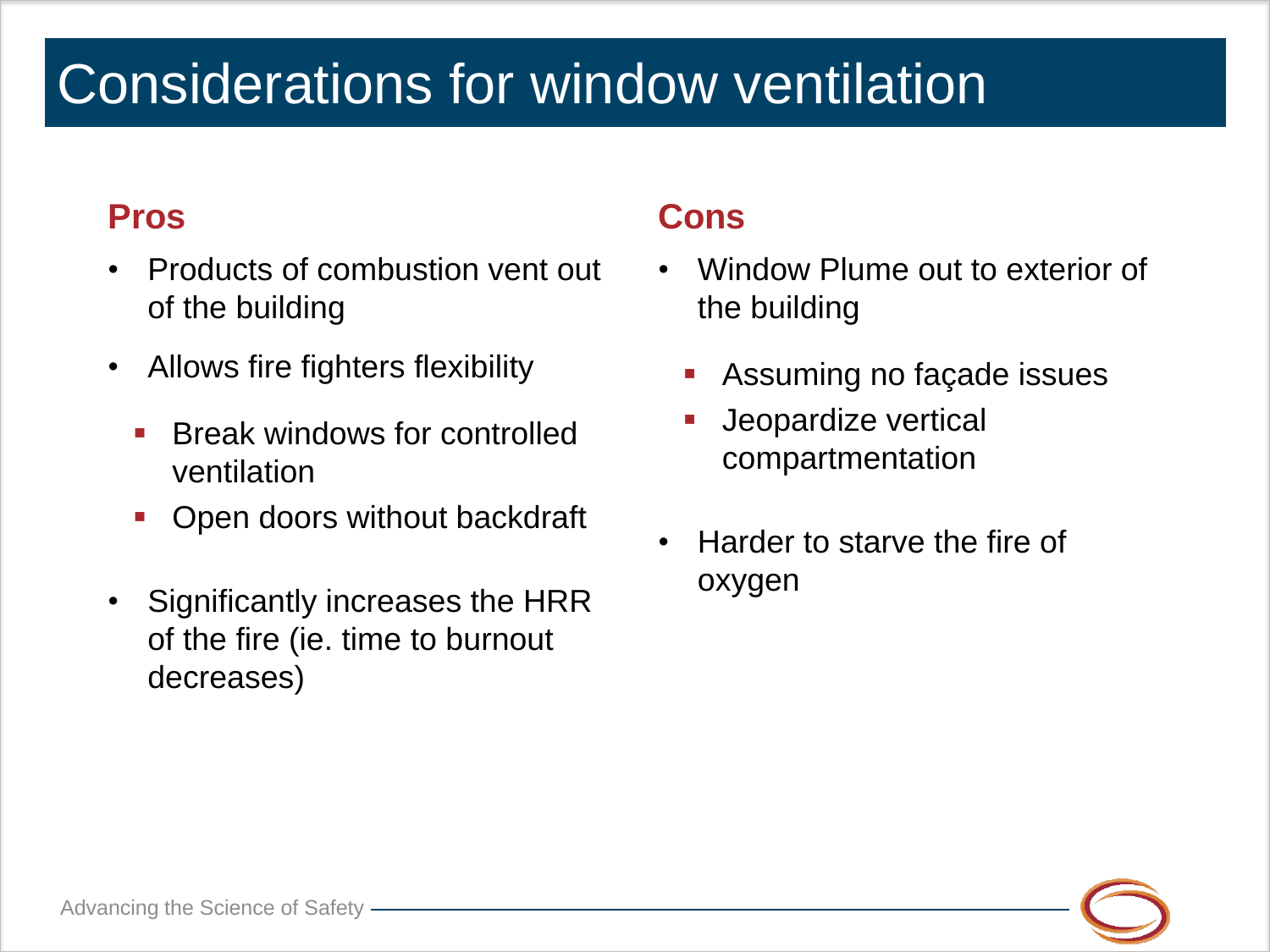- **Building Structural Performance** 
	- $U^*_{\text{fire}} \leq \phi R_{\text{fire}}$ 
		- Applied Load ≤ Capacity of the Structural Element
		- First Order Analysis; Finite Difference Method
		- $M_{\rm u} \leq \phi M_{\rm n}$
		- $\phi$  = 0.90
		- IBC Dead and Live Loads used
	- Assumptions
		- Concrete Reinforced Slab Thickness = 9 inches
		- Steel Reinforcing Area= 5 in²
		- $-$  Slab span = 28 ft.

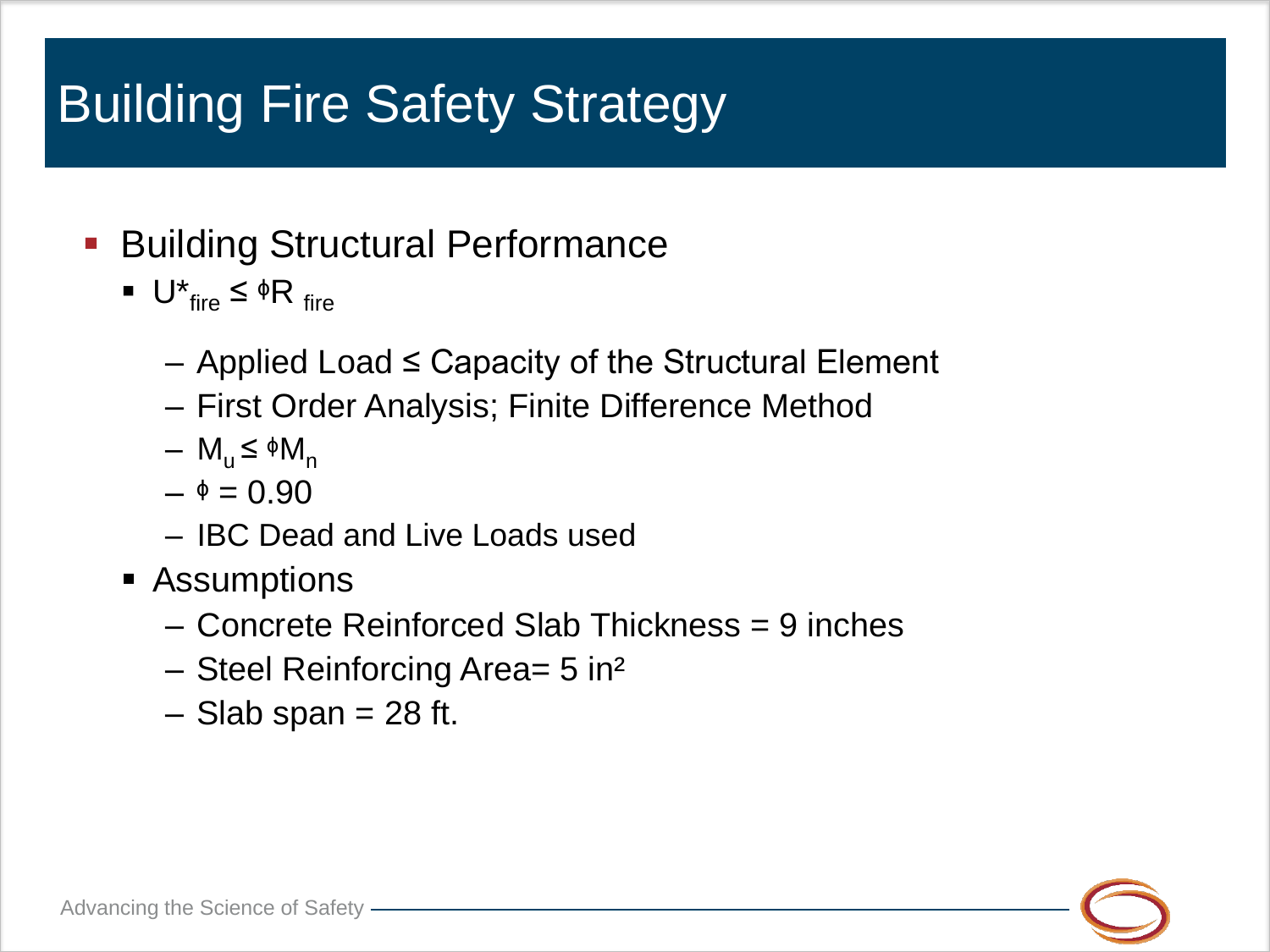**Building Structural Analysis Results** 

| <b>Scenario Number</b> | <b>Applied</b><br><b>Load</b><br>$Mu$ (k-ft) | <b>Load Capacity</b><br>$\Phi$ Mn(k-ft) |
|------------------------|----------------------------------------------|-----------------------------------------|
| <b>Door Open</b>       | 19.90                                        | 109.17                                  |
| <b>Window Open</b>     | 19.90                                        | 45.86                                   |

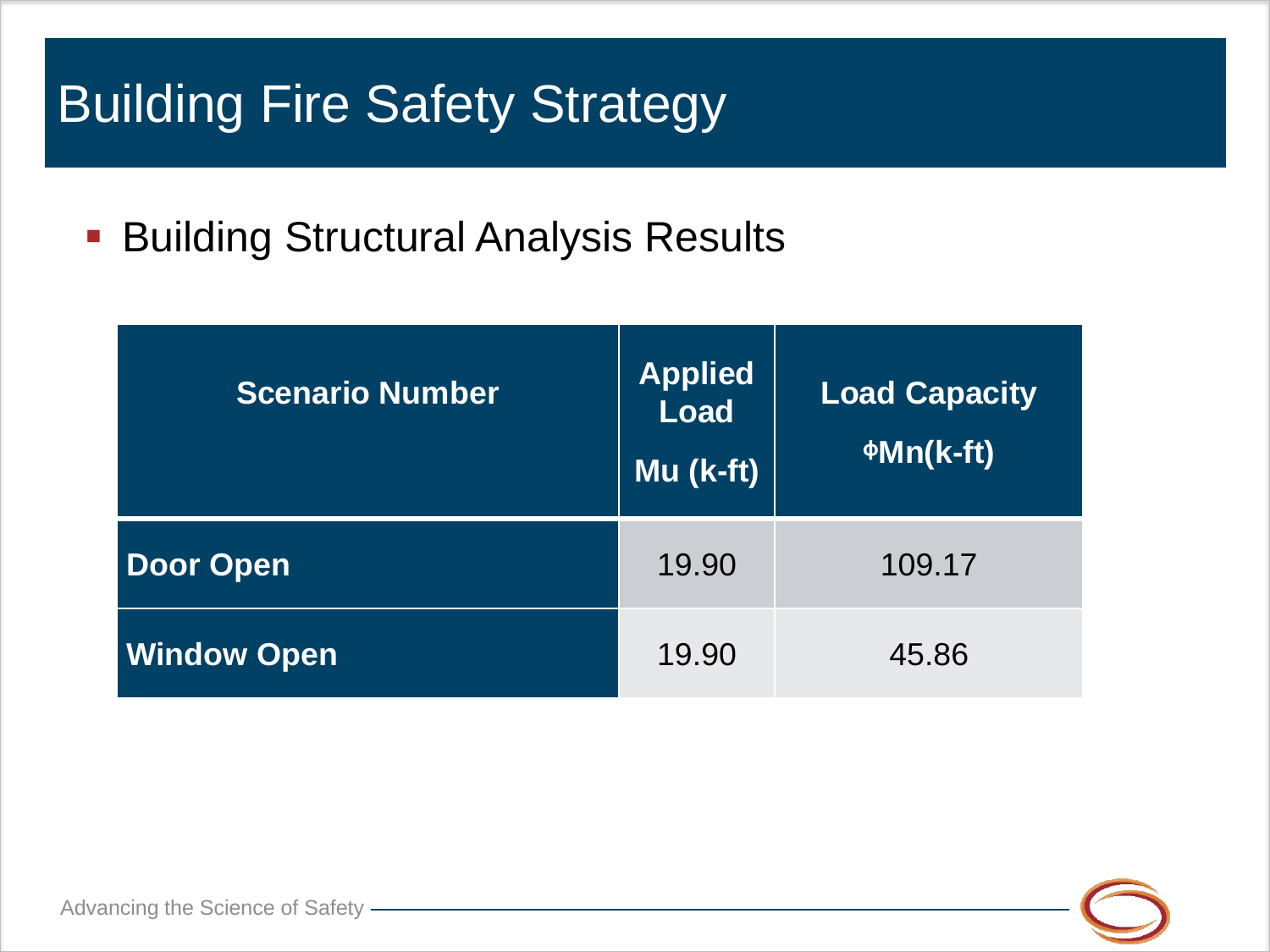#### **• Occupant Evacuation**

- Prompt notification of occupants
- Maintain primary exit route tenability



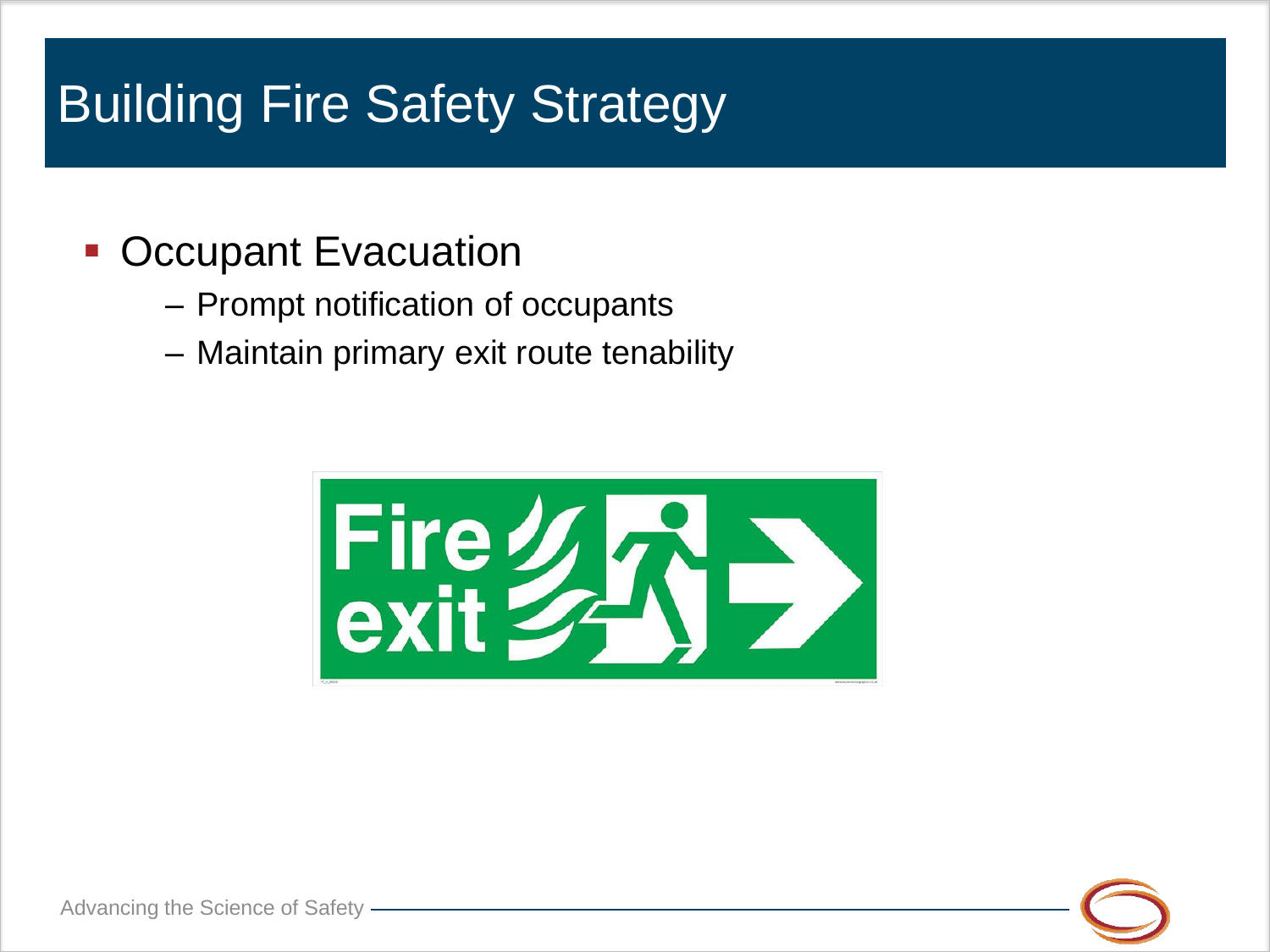- **Fire Suppression/Detection Systems** 
	- **Aqueous Vermiculate Dispersion (AVD) System** 
		- Vermiculite- Aluminum-iron-magnesium silicates
		- Water content cools fire
		- Vermiculite creates fire proof high insulation oxygen barrier
		- Prevents continuation of thermal runaway
		- Smaller volume of agent required



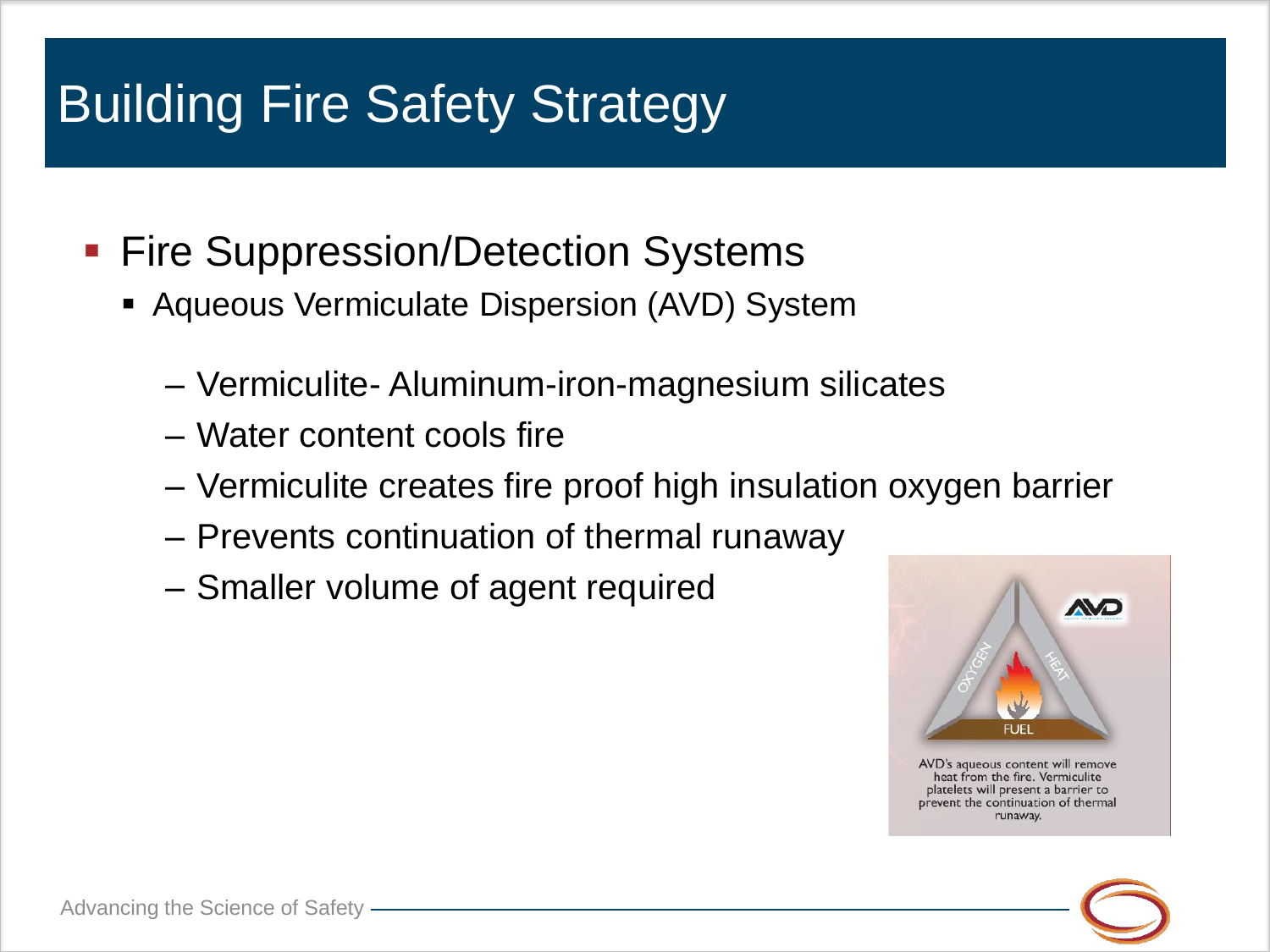- AVD System Challenges
	- Local application system
	- Application within battery enclosures
- **Fire Detection System** 
	- Early warning aspirating smoke detection
	- Throughout space and within battery enclosures
		- » Additional challenges could arise in the enclosures

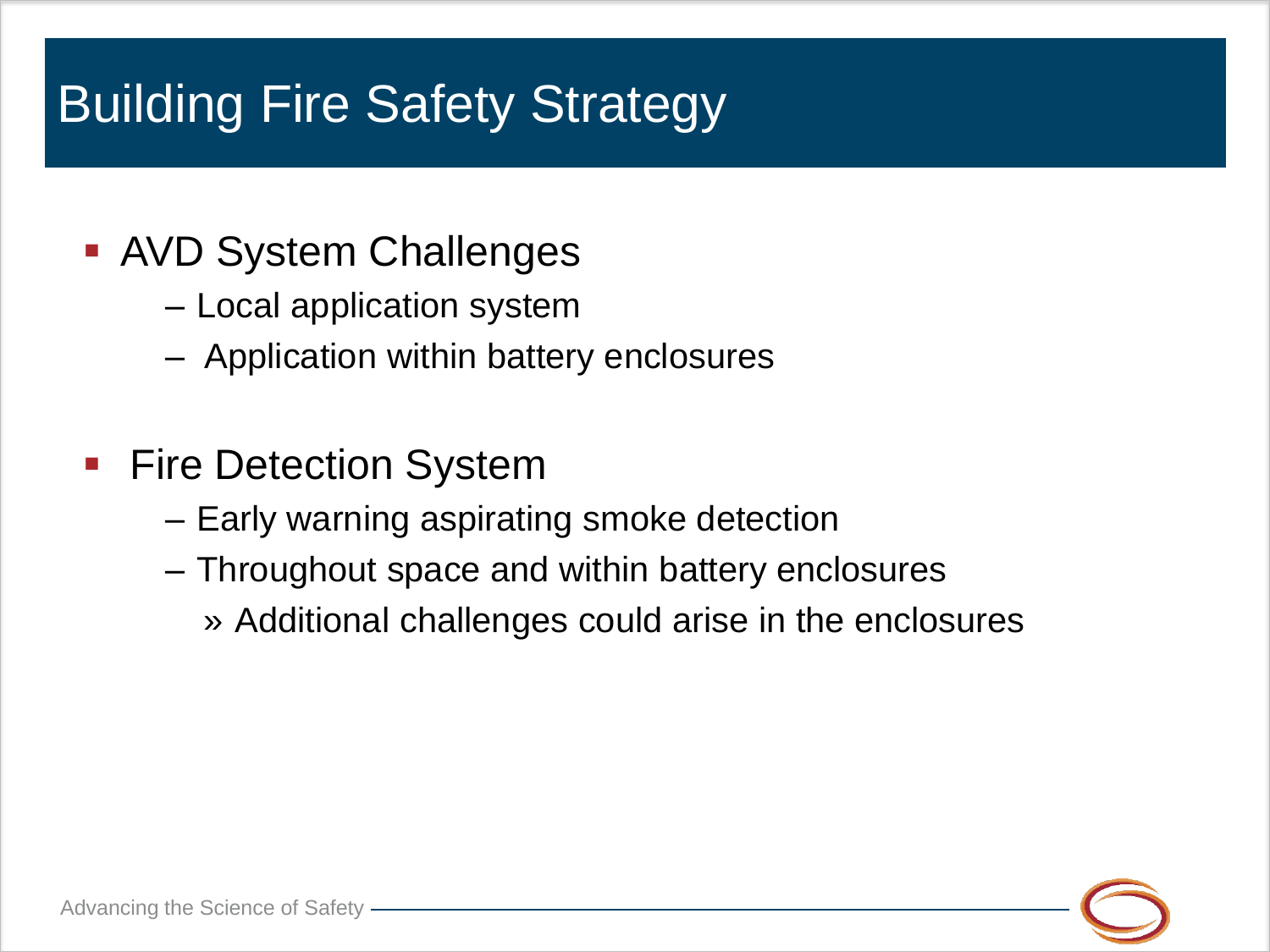- **Fire Fighter Operations** 
	- **Pre-fire Planning Critical**



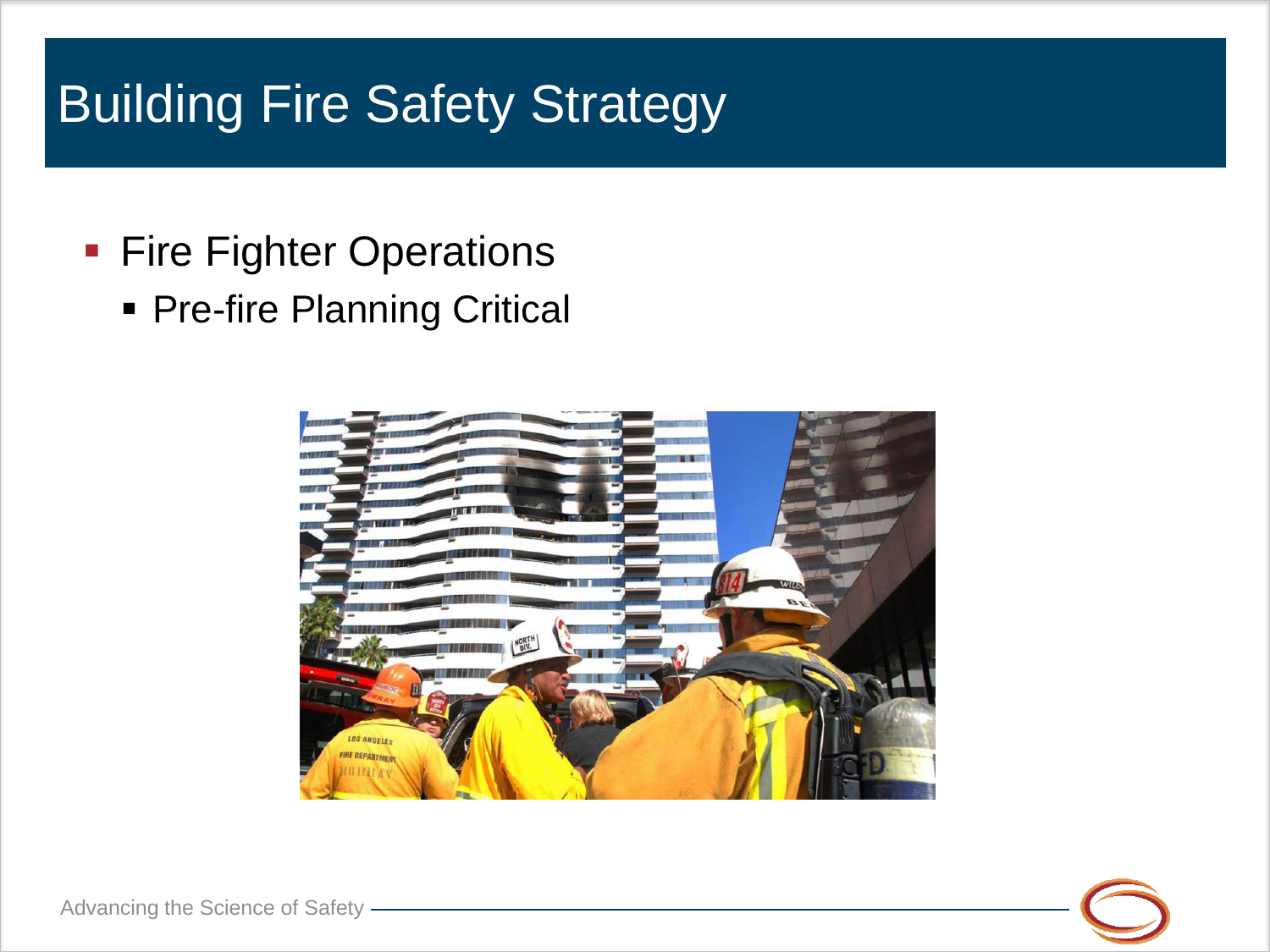### Future Research

- **Application of AVD**
- **Detection System Design**
- Closed Door Scenario
- **Modifications to the FDS Models**

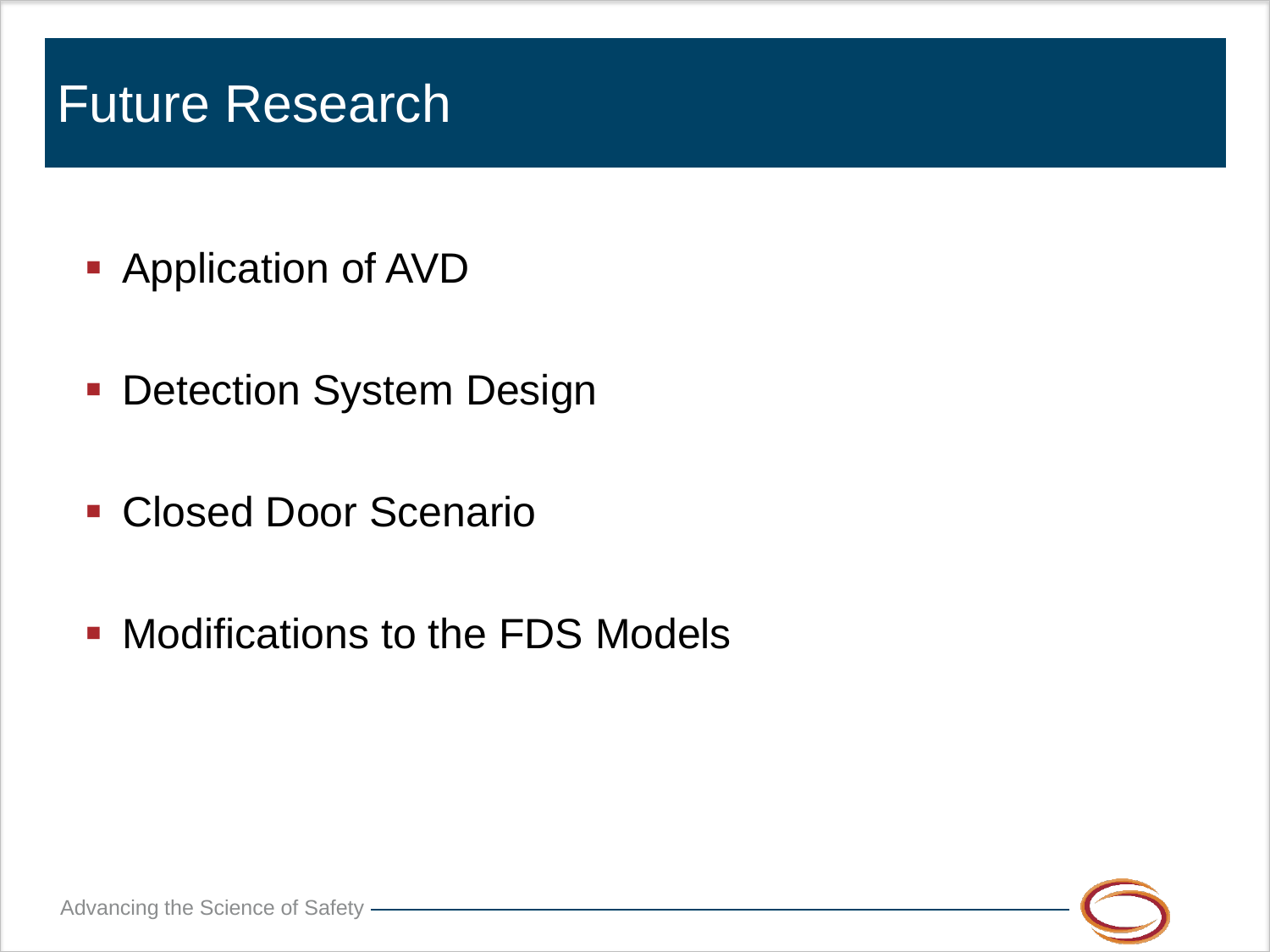# **Conclusion**

- ESS are a unique hazard and should be addresses as such
- Preplanning of fire fighting operations is critical
- Other important aspects:
	- Room configuration
	- **Fire suppression and detection system**
	- Exposure of structural system should be considered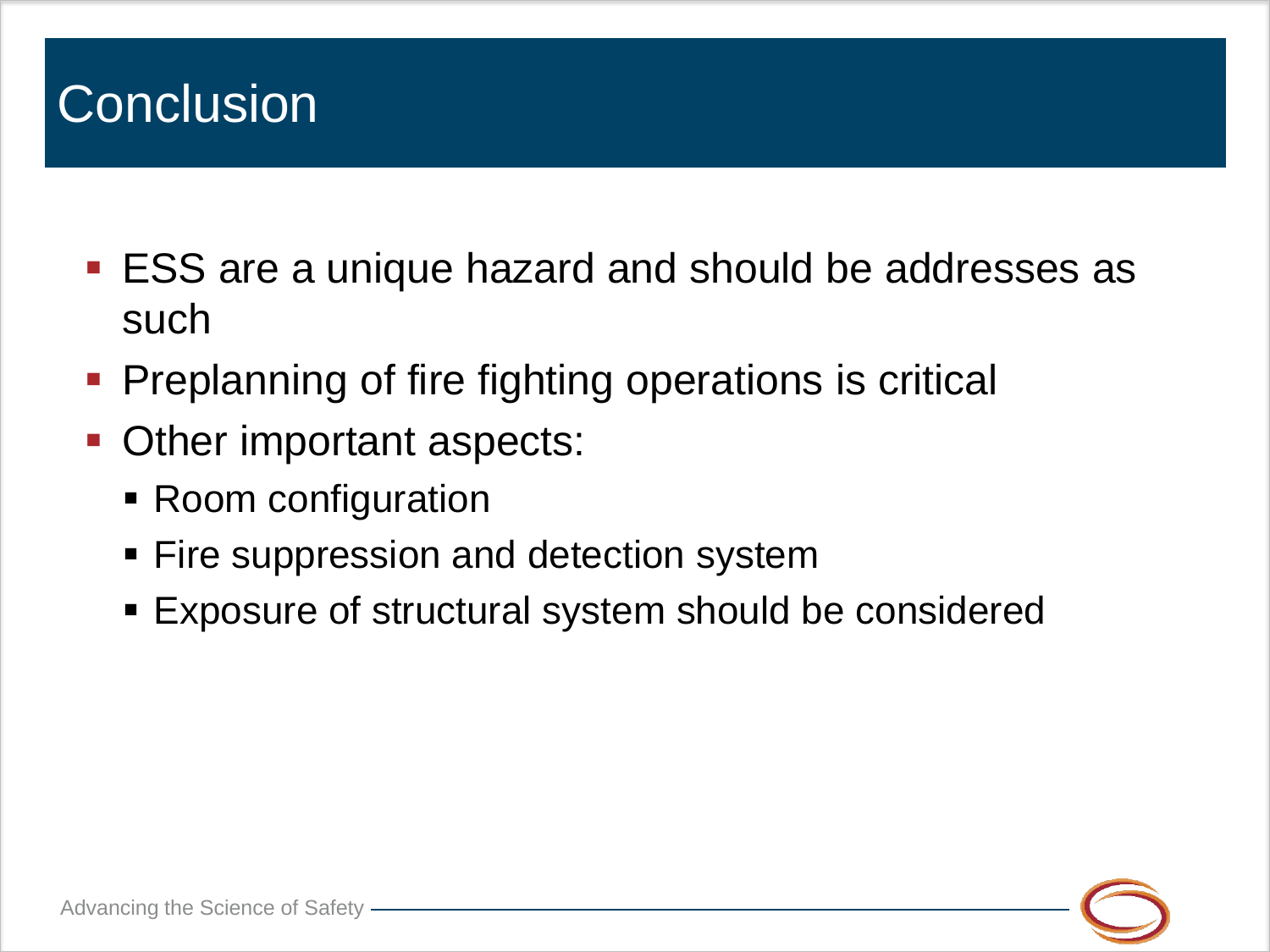### Questions and Answers